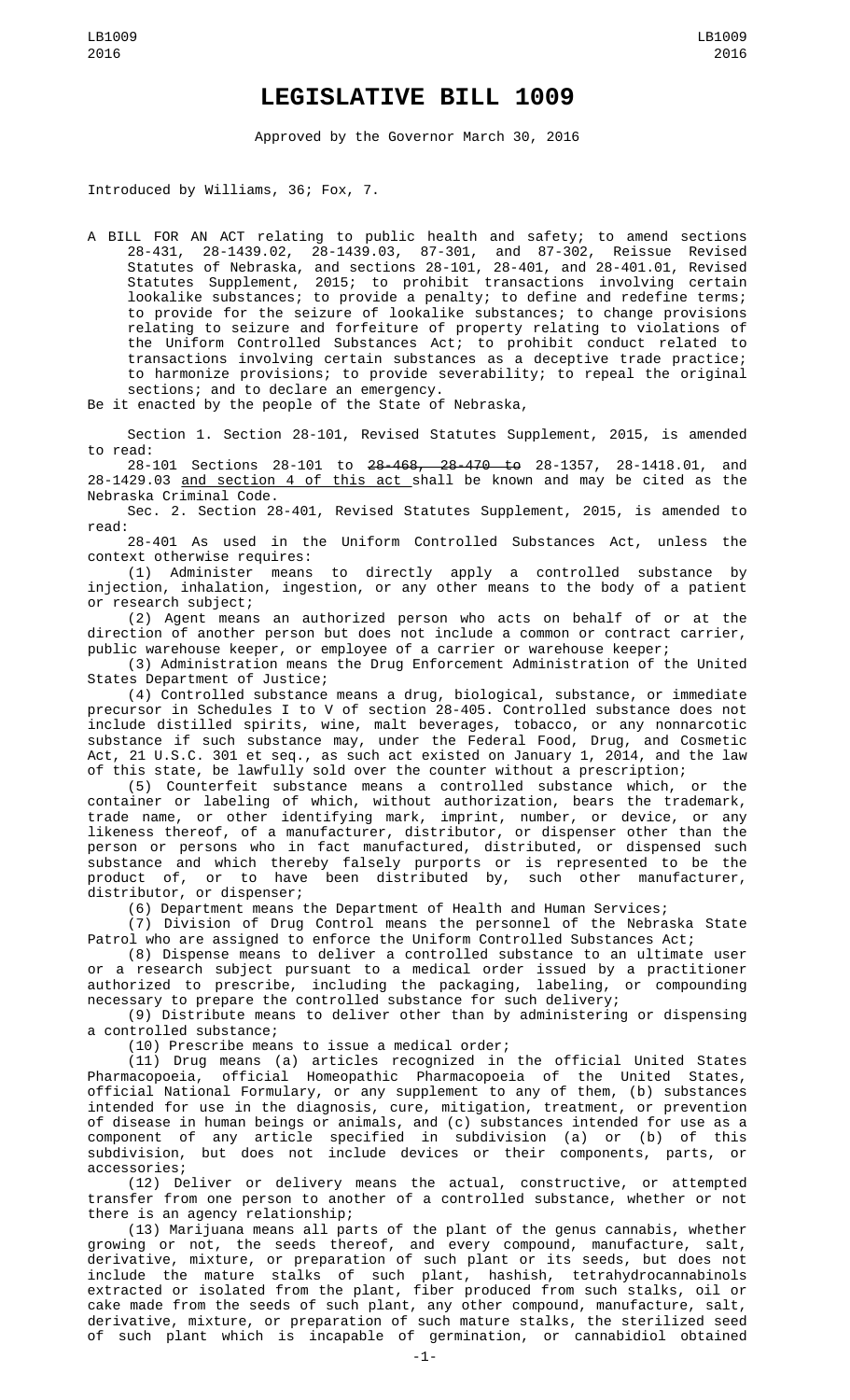pursuant to sections 28-463 to 28-468. When the weight of marijuana is referred to in the Uniform Controlled Substances Act, it means its weight at or about the time it is seized or otherwise comes into the possession of law enforcement authorities, whether cured or uncured at that time. When industrial hemp as defined in section 2-5701 is in the possession of a person as authorized under section 2-5701, it is not considered marijuana for purposes of the Uniform Controlled Substances Act;<br>(14) Manufacture means

(14) Manufacture means the production, preparation, propagation, conversion, or processing of a controlled substance, either directly or indirectly, by extraction from substances of natural origin, independently by means of chemical synthesis, or by a combination of extraction and chemical synthesis, and includes any packaging or repackaging of the substance or labeling or relabeling of its container. Manufacture does not include the preparation or compounding of a controlled substance by an individual for his or her own use, except for the preparation or compounding of components or ingredients used for or intended to be used for the manufacture of methamphetamine, or the preparation, compounding, conversion, packaging, or labeling of a controlled substance: (a) By a practitioner as an incident to his or her prescribing, administering, or dispensing of a controlled substance in the course of his or her professional practice; or (b) by a practitioner, or by his or her authorized agent under his or her supervision, for the purpose of, or as an incident to, research, teaching, or chemical analysis and not for sale;

(15) Narcotic drug means any of the following, whether produced directly or indirectly by extraction from substances of vegetable origin, independently by means of chemical synthesis, or by a combination of extraction and chemical synthesis: (a) Opium, opium poppy and poppy straw, coca leaves, and opiates; (b) a compound, manufacture, salt, derivative, or preparation of opium, coca leaves, or opiates; or (c) a substance and any compound, manufacture, salt, derivative, or preparation thereof which is chemically equivalent to or identical with any of the substances referred to in subdivisions (a) and (b) of this subdivision, except that the words narcotic drug as used in the Uniform Controlled Substances Act does not include decocainized coca leaves or extracts of coca leaves, which extracts do not contain cocaine or ecgonine, or isoquinoline alkaloids of opium;

(16) Opiate means any substance having an addiction-forming or addictionsustaining liability similar to morphine or being capable of conversion into a drug having such addiction-forming or addiction-sustaining liability. Opiate does not include the dextrorotatory isomer of 3-methoxy-n methylmorphinan and its salts. Opiate includes its racemic and levorotatory forms;

(17) Opium poppy means the plant of the species Papaver somniferum L., except the seeds thereof;

(18) Poppy straw means all parts, except the seeds, of the opium poppy after mowing;

(19) Person means any corporation, association, partnership, limited liability company, or one or more persons;

(20) Practitioner means a physician, a physician assistant, a dentist, a veterinarian, a pharmacist, a podiatrist, an optometrist, a certified nurse midwife, a certified registered nurse anesthetist, a nurse practitioner, a scientific investigator, a pharmacy, a hospital, or any other person licensed, registered, or otherwise permitted to distribute, dispense, prescribe, conduct research with respect to, or administer a controlled substance in the course of practice or research in this state, including an emergency medical service as defined in section 38-1207;

(21) Production includes the manufacture, planting, cultivation, or harvesting of a controlled substance;

(22) Immediate precursor means a substance which is the principal compound commonly used or produced primarily for use and which is an immediate chemical intermediary used or likely to be used in the manufacture of a controlled substance, the control of which is necessary to prevent, curtail, or limit such manufacture;

(23) State means the State of Nebraska;

(24) Ultimate user means a person who lawfully possesses a controlled substance for his or her own use, for the use of a member of his or her household, or for administration to an animal owned by him or her or by a member of his or her household;

(25) Hospital has the same meaning as in section 71-419;

(26) Cooperating individual means any person, other than a commissioned law enforcement officer, who acts on behalf of, at the request of, or as agent for a law enforcement agency for the purpose of gathering or obtaining evidence of offenses punishable under the Uniform Controlled Substances Act;

(27) Hashish or concentrated cannabis means (a) the separated resin, whether crude or purified, obtained from a plant of the genus cannabis or (b) any material, preparation, mixture, compound, or other substance which contains ten percent or more by weight of tetrahydrocannabinols. When resins extracted from industrial hemp as defined in section 2-5701 are in the possession of a person as authorized under section 2-5701, they are not considered hashish or concentrated cannabis for purposes of the Uniform Controlled Substances Act;

(28) Exceptionally hazardous drug means (a) a narcotic drug, (b) thiophene analog of phencyclidine, (c) phencyclidine, (d) amobarbital, (e) secobarbital, (f) pentobarbital, (g) amphetamine, or (h) methamphetamine;

(29) Imitation controlled substance means a substance which is not a controlled substance or controlled substance analogue but which, by way of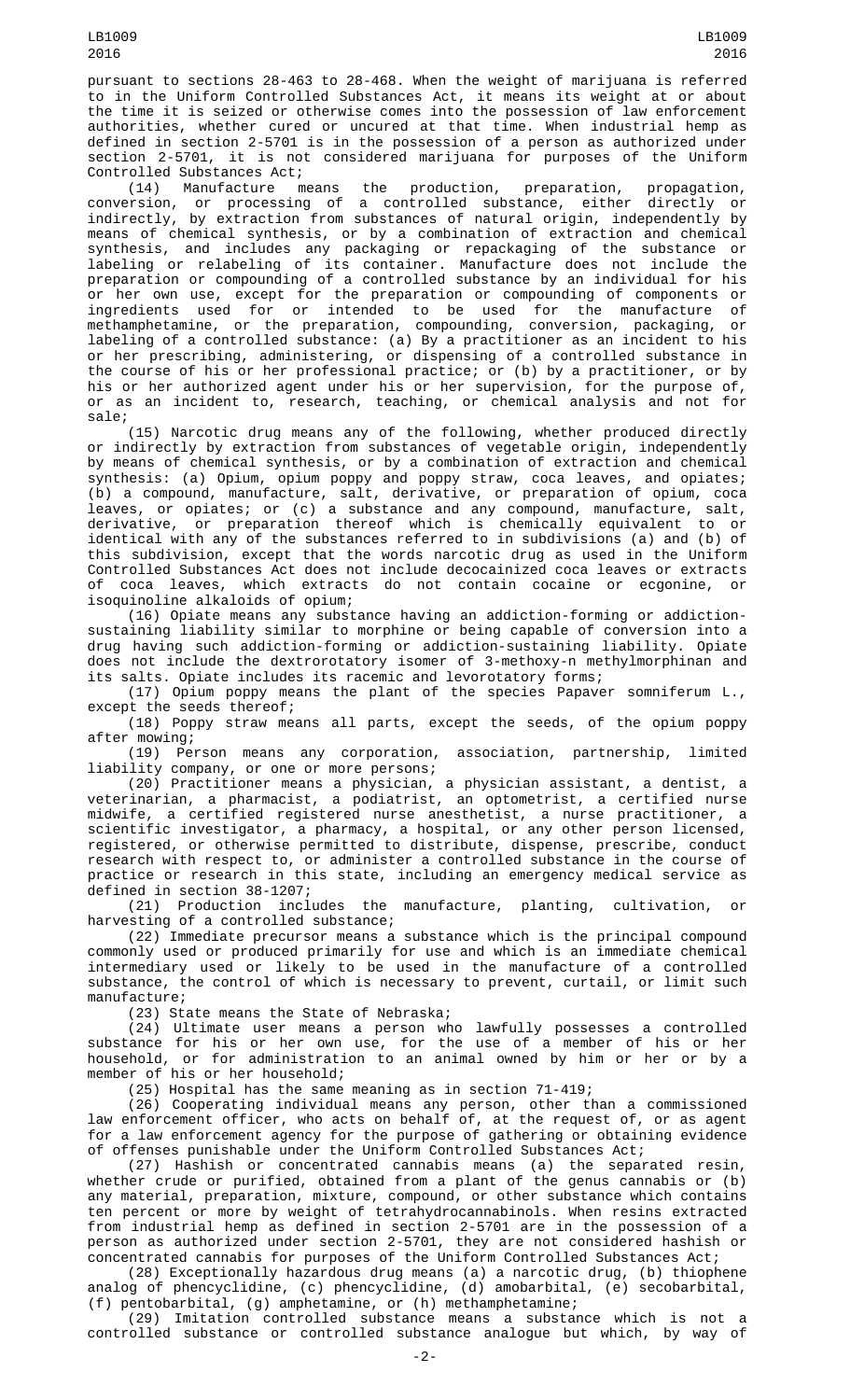express or implied representations and consideration of other relevant factors including those specified in section 28-445, would lead a reasonable person to believe the substance is a controlled substance or controlled substance analogue. A placebo or registered investigational drug manufactured, distributed, possessed, or delivered in the ordinary course of practice or research by a health care professional shall not be deemed to be an imitation controlled substance;

(30)(a) Controlled substance analogue means a substance (i) the chemical structure of which is substantially similar to the chemical structure of a Schedule I or Schedule II controlled substance as provided in section 28-405 or (ii) which has a stimulant, depressant, analgesic, or hallucinogenic effect on the central nervous system that is substantially similar to or greater than the stimulant, depressant, analgesic, or hallucinogenic effect on the central nervous system of a Schedule I or Schedule II controlled substance as provided in section 28-405. A controlled substance analogue shall, to the extent intended for human consumption, be treated as a controlled substance under Schedule I of section 28-405 for purposes of the Uniform Controlled Substances Act; and

(b) Controlled substance analogue does not include (i) a controlled substance, (ii) any substance generally recognized as safe and effective within the meaning of the Federal Food, Drug, and Cosmetic Act, 21 U.S.C. 301 et seq., as such act existed on January 1, 2014, (iii) any substance for which there is an approved new drug application, or (iv) with respect to a particular person, any substance if an exemption is in effect for investigational use for that person, under section 505 of the Federal Food, Drug, and Cosmetic Act, 21 U.S.C. 355, as such section existed on January 1, 2014, to the extent conduct with respect to such substance is pursuant to such exemption;

(31) Anabolic steroid means any drug or hormonal substance, chemically and pharmacologically related to testosterone (other than estrogens, progestins, and corticosteroids), that promotes muscle growth and includes any controlled substance in Schedule III(d) of section 28-405. Anabolic steroid does not include any anabolic steroid which is expressly intended for administration through implants to cattle or other nonhuman species and has been approved by the Secretary of Health and Human Services for such administration, but if any person prescribes, dispenses, or distributes such a steroid for human use, such person shall be considered to have prescribed, dispensed, or distributed an anabolic steroid within the meaning of this subdivision;

(32) Chart order means an order for a controlled substance issued by a practitioner for a patient who is in the hospital where the chart is stored or for a patient receiving detoxification treatment or maintenance treatment pursuant to section 28-412. Chart order does not include a prescription;

(33) Medical order means a prescription, a chart order, or an order for pharmaceutical care issued by a practitioner;

(34) Prescription means an order for a controlled substance issued by a practitioner. Prescription does not include a chart order;

(35) Registrant means any person who has a controlled substances registration issued by the state or the administration;

(36) Reverse distributor means a person whose primary function is to act as an agent for a pharmacy, wholesaler, manufacturer, or other entity by receiving, inventorying, and managing the disposition of outdated, expired, or otherwise nonsaleable controlled substances;

(37) Signature means the name, word, or mark of a person written in his or her own hand with the intent to authenticate a writing or other form of communication or a digital signature which complies with section 86-611 or an electronic signature;

(38) Facsimile means a copy generated by a system that encodes a document or photograph into electrical signals, transmits those signals over telecommunications lines, and reconstructs the signals to create an exact duplicate of the original document at the receiving end;

(39) Electronic signature has the definition found in section 86-621;

(40) Electronic transmission means transmission of information in electronic form. Electronic transmission includes computer-to-computer transmission or computer-to-facsimile transmission;

(41) Long-term care facility means an intermediate care facility, an intermediate care facility for persons with developmental disabilities, a longterm care hospital, a mental health center, a nursing facility, or a skilled nursing facility, as such terms are defined in the Health Care Facility Licensure Act;

 $(42)$  Compounding has the same meaning as in section  $38-2811$ ;  $-$ and

(43) Cannabinoid receptor agonist shall mean any chemical compound or substance that, according to scientific or medical research, study, testing, or analysis, demonstrates the presence of binding activity at one or more of the CB1 or CB2 cell membrane receptors located within the human body; and  $-$ 

(44) Lookalike substance means a product or substance, not specifically designated as a controlled substance in section 28-405, that is either portrayed in such a manner by a person to lead another person to reasonably believe that it produces effects on the human body that replicate, mimic, or are intended to simulate the effects produced by a controlled substance or that possesses one or more of the following indicia or characteristics:

(a) The packaging or labeling of the product or substance suggests that the user will achieve euphoria, hallucination, mood enhancement, stimulation, or another effect on the human body that replicates or mimics those produced by a controlled substance;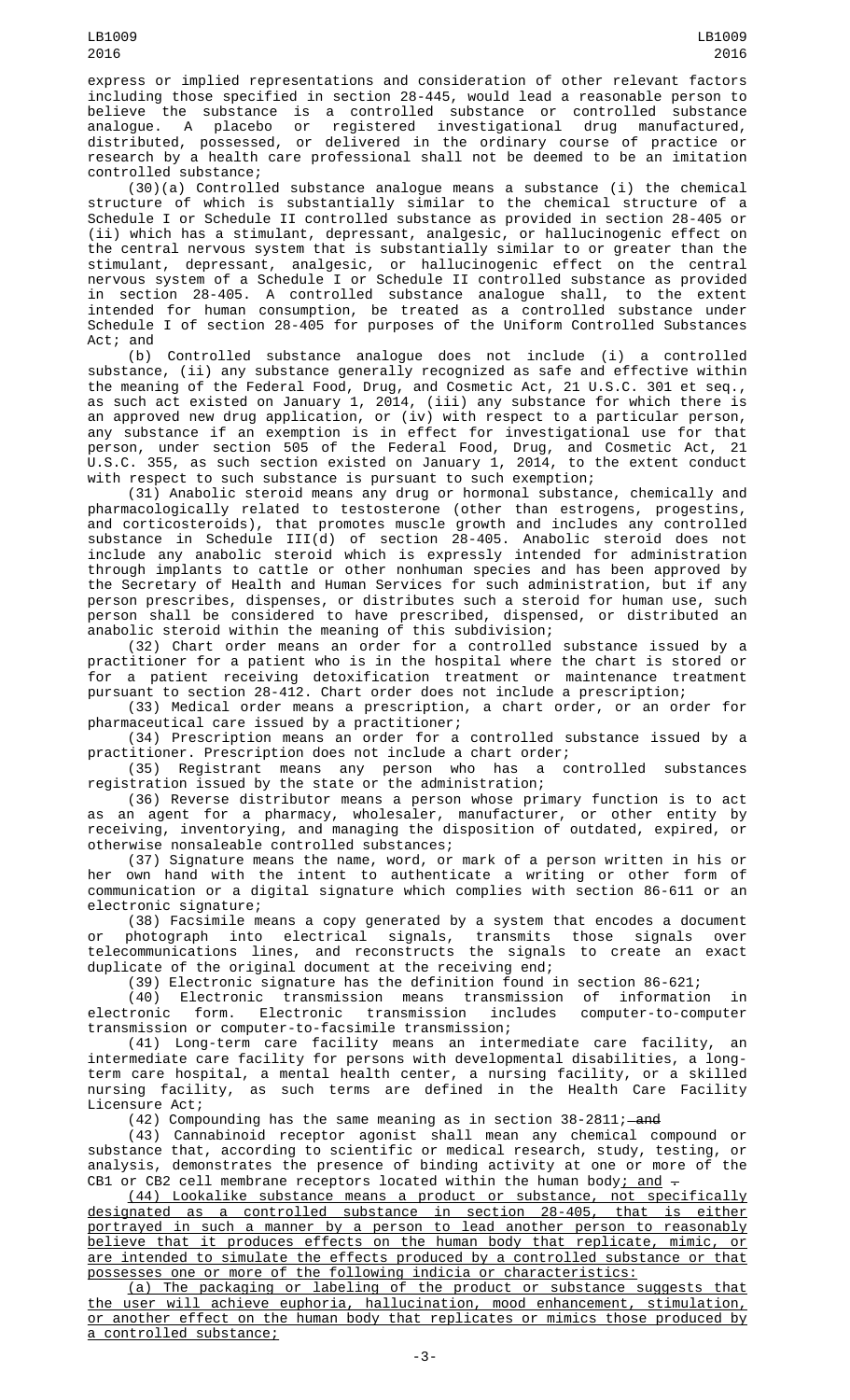(b) The name or packaging of the product or substance uses images or labels suggesting that it is a controlled substance or produces effects on the human body that replicate or mimic those produced by a controlled substance;

(c) The product or substance is marketed or advertised for a particular use or purpose and the cost of the product or substance is disproportionately higher than other products or substances marketed or advertised for the same or similar use or purpose;

(d) The packaging or label on the product or substance contains words or markings that state or suggest that the product or substance is in compliance with state and federal laws regulating controlled substances;

(e) The owner or person in control of the product or substance uses evasive tactics or actions to avoid detection or inspection of the product or substance by law enforcement authorities;

(f) The owner or person in control of the product or substance makes a verbal or written statement suggesting or implying that the product or substance is a synthetic drug or that consumption of the product or substance will replicate or mimic effects on the human body to those effects commonly produced through use or consumption of a controlled substance;

(g) The owner or person in control of the product or substance makes a verbal or written statement to a prospective customer, buyer, or recipient of the product or substance implying that the product or substance may be resold for profit; or

(h) The product or substance contains a chemical or chemical compound that does not have a legitimate relationship to the use or purpose claimed by the seller, distributor, packer, or manufacturer of the product or substance or indicated by the product name, appearing on the product's packaging or label or depicted in advertisement of the product or substance.

Sec. 3. Section 28-401.01, Revised Statutes Supplement, 2015, is amended to read:

28-401.01 Sections 28-401 to 28-456.01<u> and</u>  $_{\mathcal{T}}$  28-458 to <del>28-468, and</del> 28-470 <u>and section 4 of this act shall</u> be known and may be cited as the Uniform Controlled Substances Act.

Sec. 4. (1) A person shall not offer, display, market, advertise for sale, or sell a lookalike substance. A violation of this section shall be deemed to have occurred if a person knowingly offers, displays, markets, advertises for sale, or sells a lookalike substance and the packaging containing such substance bears a label or marking which:

(a) Is false, misleading, or incomplete;

(b) Does not specifically identify all chemicals or chemical compounds contained on or in the substance or product inside the packaging; or

(c) Does not specifically identify the name and place of business of the manufacturer, packer, or distributor of the product or substance contained inside the packaging.

(2) Any person who violates this section is guilty of a Class IV felony. The penalty for a violation of this section shall be in addition to any other applicable criminal offenses or penalties or civil remedies or penalties.

(3) This section shall not apply to lookalike substances intended solely for investigational use by experts qualified by scientific training and experience to investigate the safety of drugs if the drug is plainly labeled for investigational use only and the investigational use is authorized by state or federal law.

Sec. 5. Section 28-431, Reissue Revised Statutes of Nebraska, is amended

to read:<br>28-431 (1) The following shall be seized <u>with or w</u>ithout <u>a w</u>arrant by an 28-431 (1) The following shall be seized <u>with or </u>without <u>a </u>warrant by an officer of the Division of Drug Control or by any peace officer and the same shall be subject to forfeiture: (a) All controlled substances which have been manufactured, distributed, dispensed, acquired, or possessed in violation of the Uniform Controlled Substances Act; (b) all raw materials, products, and equipment of any kind which are used, or intended for use, in manufacturing, compounding, processing, administering, delivering, importing, or exporting any controlled substance in violation of the act; (c) <u>all lookalike substances; (d)</u> all property which is used, or is intended for use, as a container for property described in subdivisions (a) and (b) of this subsection; (<u>e</u> <del>d</del>) all drug paraphernalia defined in section 28-439; (<u>f</u> e) all books, records, and research, including, but not limited to, formulas, microfilm, tapes, and data, which are used, or intended for use, in violation of the act; (g  $\text{\textsterling}\,$  all conveyances including, but not limited to, aircraft, vehicles, or vessels which are used, or intended for use, in transporting any controlled substance with intent to manufacture, distribute, deliver, dispense, export, or import such controlled substance in violation of the act; and (<u>h</u>  $\mathfrak g$ ) all money used, or intended to be used, to facilitate a violation of the act.

(2) Any property described in subdivision  $(1)(g)$   $(4)(f)$  of this section which is used, or intended for use, to transport any property described in subdivision (1)(a) or (b) of this section is hereby declared to be a common nuisance, and any peace officer having probable cause to believe that such property is so used, or intended for such use, shall make a search thereof with or without a warrant.

(3) All money that a law enforcement agency proves was furnished by such agency shall be returned to the agency. All property seized without a search warrant shall not be subject to a replevin action and: (a) All property described in subdivisions (1)(a) to <u>(1)(f)</u> <del>(1)(e)</del> of this section shall be kept by the property division of the law enforcement agency which employs the officer who seized such property for so long as it is needed as evidence in any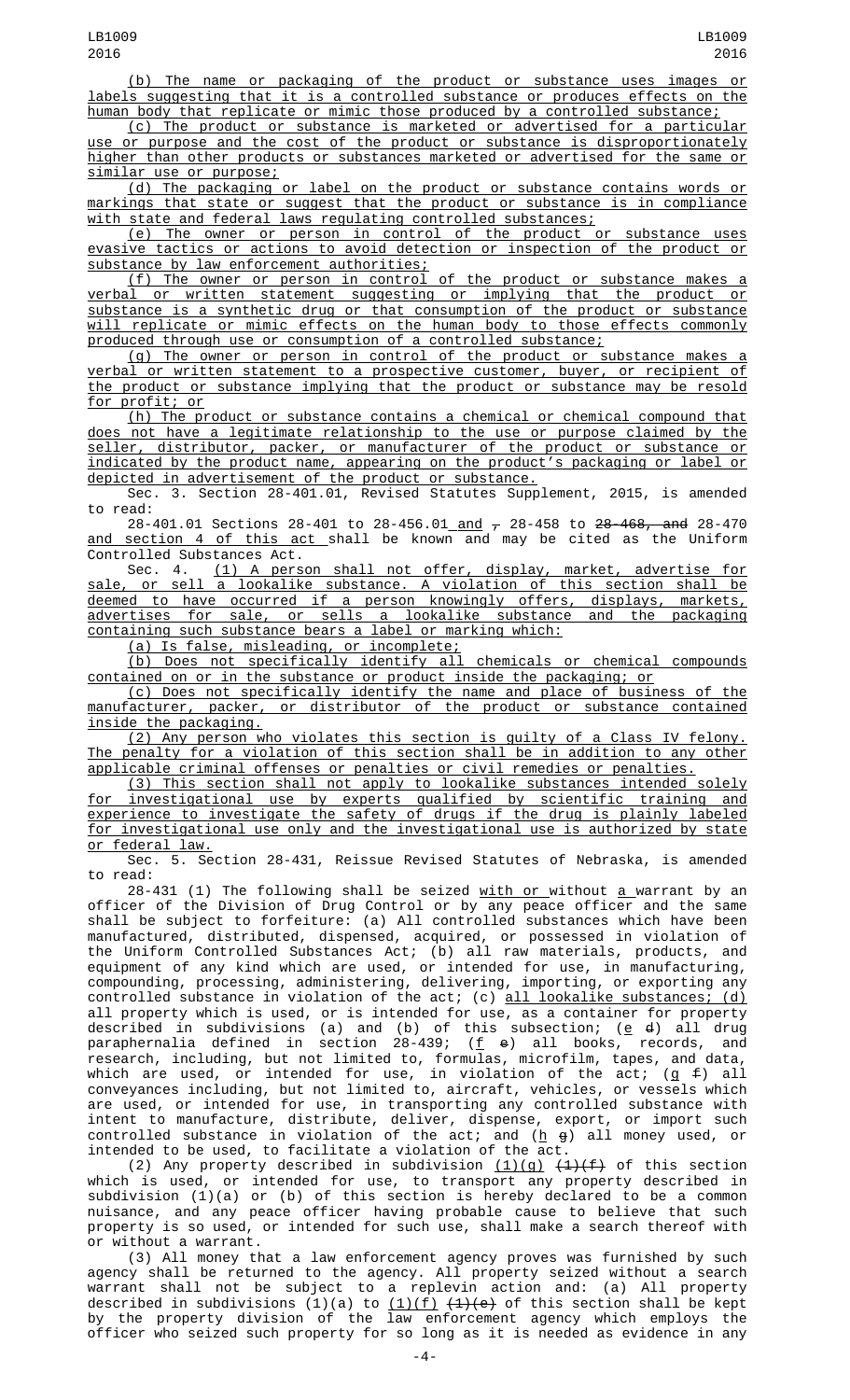trial; and (b) when no longer required as evidence, all property described in subdivision <u>(1)(f)</u> <del>(1)(e)</del> of this section shall be disposed of on order of a court of record of this state in such manner as the court in its sound discretion shall direct, and all property described in subdivisions (1)(a), (b), (c),—a<del>nd</del> (d)<u>, and (e)</u> of this section, that has been used or is intended to be used in violation of the act, when no longer needed as evidence shall be destroyed by the law enforcement agency holding the same or turned over to the department for custody or destruction, except that a law enforcement agency may keep a small quantity of the property described in subdivisions (1)(a), (b), (c),—<del>and</del> (d)<u>, and (e)</u> of this section for training purposes or use in investigations. Any large quantity of property described in subdivisions (1) (a), (b), (c), <del>and</del> (d)<u>, and (e)</u> of this section, whether seized under a search warrant or validly seized without a warrant, may be disposed of on order of a court of record of this state in such manner as the court in its sound discretion shall direct. Such an order may be given only after a proper laboratory examination and report of such property has been completed and after a hearing has been held by the court after notice to the defendant of the proposed disposition of the property. The findings in such court order as to the nature, kind, and quantity of the property so disposed of may be accepted as evidence at subsequent court proceedings in lieu of the property ordered destroyed by the court order.

(4) When any property described in subdivision  $(1)(g)$  or  $(h)$   $(1)(f)$  or  $(g)$ of this section is seized, the person seizing the same shall cause to be filed, within ten days thereafter, in the district court of the county in which seizure was made, petition for disposition of such property. The proceedings shall be brought in the name of the state by the county attorney of the county in which such property was seized. The petition shall describe the property, state the name of the owner if known, allege the essential elements of the violation which is claimed to exist, and conclude with a prayer for disposition. The county attorney shall have a copy of the petition served upon the owner of or any person having an interest in the property, if known, in person or by registered or certified mail at his or her last-known address. If the owner is unknown or there is a reasonable probability that there are unknown persons with interests in the property, the county attorney shall provide notice of the seizure and petition for disposition by publication once a week for four consecutive weeks in a newspaper of general circulation in the county of the seizure. At least five days shall elapse between each publication of notice.

At any time after seizure and prior to court disposition, the owner of record of such property may petition the district court of the county in which seizure was made to release such property, and the court shall order the release of the property upon a showing by the owner that he or she had no knowledge that such property was being used in violation of the Uniform Controlled Substances Act.

Any person having an interest in the property proceeded against or any person against whom civil or criminal liability would exist if such property is in violation of the act may, within thirty days after seizure, appear and file an answer or demurrer to the petition. The answer or demurrer shall allege the claimant's interest in or liability involving such property. At least thirty but not more than ninety days after seizure, there shall be a hearing before the court. If the claimant proves by a preponderance of the evidence that he or she (a) has not used or intended to use the property to facilitate an offense in violation of the act, (b) has an interest in such property as owner or lienor or otherwise, acquired by him or her in good faith, and (c) at no time had any knowledge that such property was being or would be used in, or to facilitate, the violation of the act, the court shall order that such property or the value of the claimant's interest in such property be returned to the claimant. If there are no claims, if all claims are denied, or if the value of the property exceeds all claims granted and it is shown beyond a reasonable doubt that such property was used in violation of the act, the court shall order disposition of such property at such time as the property is no longer required as evidence in any criminal proceeding. The court may order that property described in subdivision <u>(1)(g)</u> <del>(1)(f)</del> of this section be sold or put to official use by the confiscating agency for a period of not more than one year and that when such property is no longer necessary for official use or at the end of two years, whichever comes first, such property shall be sold. Proceeds from the sale of the property and any money described in subdivision  $(1)(h)$   $(1)(g)$  of this section shall be distributed pursuant to section 28-1439.02. Official use shall mean use directly in connection with enforcement of the act.

Any court costs and fees and storage and other proper expenses shall be charged against any person intervening as claimant or owner of the property unless such person shall establish his or her claim. If a sale is ordered, the officer holding the sale shall make a return to the court showing to whom the property was sold and for what price. This return together with the court order shall authorize the county clerk to issue a title to the purchaser of the property if such title is required under the laws of this state.

Sec. 6. Section 28-1439.02, Reissue Revised Statutes of Nebraska, is amended to read:

28-1439.02 (1) The proceeds from any sale ordered pursuant to section 28-431, less legal costs, charges, and claims allowed, and any money forfeited pursuant to section 28-431 shall be paid to the county treasurer of the county in which the seizure was made. The county treasurer shall dispose of all such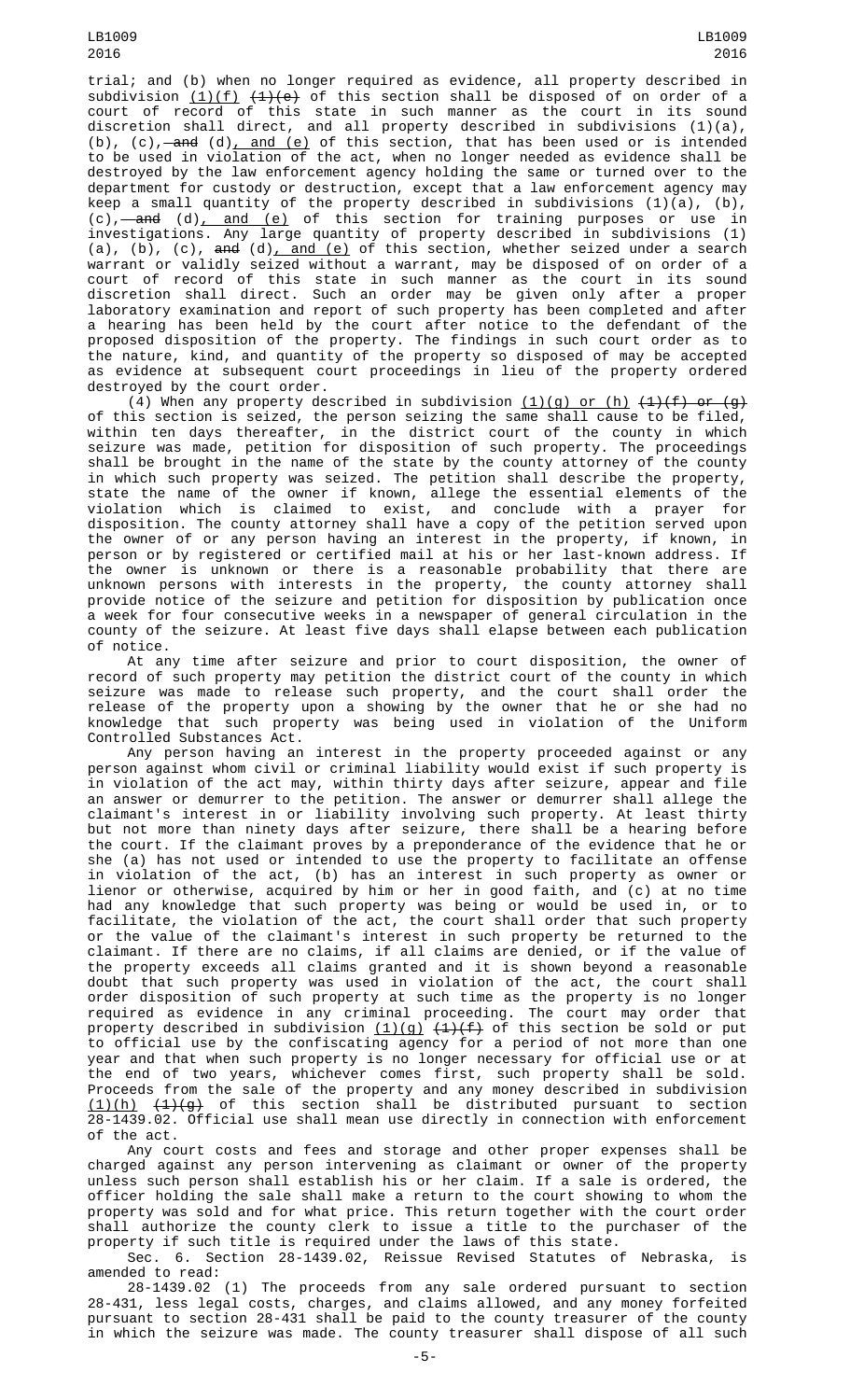proceeds from property forfeited pursuant to subdivision <u>(1)(g)</u> <del>(1)(f)</del> of section 28-431 and fifty percent of the money forfeited pursuant to subdivision  $(1)(h)$   $(4)(g)$  of section 28-431 in the manner provided for disposition of fines, penalties, and license money under the Constitution of Nebraska. The county treasurer shall disburse the remaining fifty percent of the money forfeited pursuant to subdivision <u>(1)(h)</u> <del>(1)(g)</del> of section 28-431 to his or her respective County Drug Law Enforcement and Education Fund. Each county shall create a County Drug Law Enforcement and Education Fund.

(2) Money remitted to any county pursuant to section 77-4310.01 shall be credited by the county treasurer of such county to the County Drug Law Enforcement and Education Fund.

Sec. 7. Section 28-1439.03, Reissue Revised Statutes of Nebraska, is amended to read:

28-1439.03 A County Drug Law Enforcement and Education Fund Board shall be created by each county of this state to administer its respective fund pursuant to section 28-1439.02. The board may authorize use of the fund for drug enforcement and drug education purposes, in its own or any other county, by village, city, county, or state law enforcement agencies.

The board shall consist of the county attorney and three representatives of law enforcement agencies who shall be appointed by the county attorney. One representative shall be from the county sheriff's office, one representative shall be from a city or village police department within the county, and one representative shall be from the Nebraska State Patrol. Terms shall be for two years, except that the initial term of the police department representative shall be for one year. The county attorney shall serve as chairperson.

If during any fiscal year the fund contains money forfeited pursuant to subdivision <u>(1)(h)</u>  $(4)(g)$  of section 28-431, the board shall meet at least once during such year and make an accounting of the expenditures of the fund. At the end of any fiscal year in which the fund has contained money, the board shall make a report summarizing the use of the fund during such year to the Auditor of Public Accounts, except that such report shall contain no information which would jeopardize an ongoing investigation. Such report shall indicate the amount of money placed in the fund, the amount of money disbursed, the number of cases opened and closed in which the fund was utilized, and the drug education activities for which money in the fund was utilized. The board may adopt and promulgate all rules and regulations necessary for the expenditures and accountability of such fund.

Sec. 8. Section 87-301, Reissue Revised Statutes of Nebraska, is amended to read:

87-301 For purposes of the Uniform Deceptive Trade Practices Act, unless the context otherwise requires:

(1) Access software provider means a provider of software, including client or server software, or enabling tools that do any one or more of the following: (a) Filter, screen, allow, or disallow content; (b) pick, choose, analyze, or digest content; or (c) transmit, receive, display, forward, cache, search, subset, organize, reorganize, or translate content;

(2) Appropriate inventory repurchase program means a program by which a plan or operation repurchases, upon request and upon commercially reasonable terms, when the salesperson's business relationship with the company ends, current and marketable inventory in the possession of the salesperson that was purchased by the salesperson for resale. Any such plan or operation shall clearly describe the program in its recruiting literature, sales manual, or contract with independent salespersons, including the disclosure of any inventory that is not eligible for repurchase under the program;

(3) Article means a product as distinguished from its trademark, label, or distinctive dress in packaging;

(4) Attorney General means the Attorney General of the State of Nebraska or the county attorney of any county with the consent and advice of the Attorney General;

(5) Cable operator means any person or group of persons (a) who provides cable service over a cable system and directly or through one or more affiliates owns a significant interest in such cable system or (b) who otherwise controls or is responsible for, through any arrangement, the management and operation of such a cable system;

(6) Certification mark means a mark used in connection with the goods or services of a person other than the certifier to indicate geographic origin, material, mode of manufacture, quality, accuracy, or other characteristics of the goods or services or to indicate that the work or labor on the goods or services was performed by members of a union or other organization;

(7) Collective mark means a mark used by members of a cooperative, association, or other collective group or organization to identify goods or services and distinguish them from those of others, or to indicate membership in the collective group or organization;

(8) Commercially reasonable terms means the repurchase of current and marketable inventory within twelve months from the date of purchase at not less than ninety percent of the original net cost, less appropriate setoffs and legal claims, if any;

(9) Compensation means a payment of any money, thing of value, or financial benefit;

(10) Consideration means anything of value, including the payment of cash or the purchase of goods, services, or intangible property. The term does not include the purchase of goods or services furnished at cost to be used in making sales and not for resale or time and effort spent in pursuit of sales or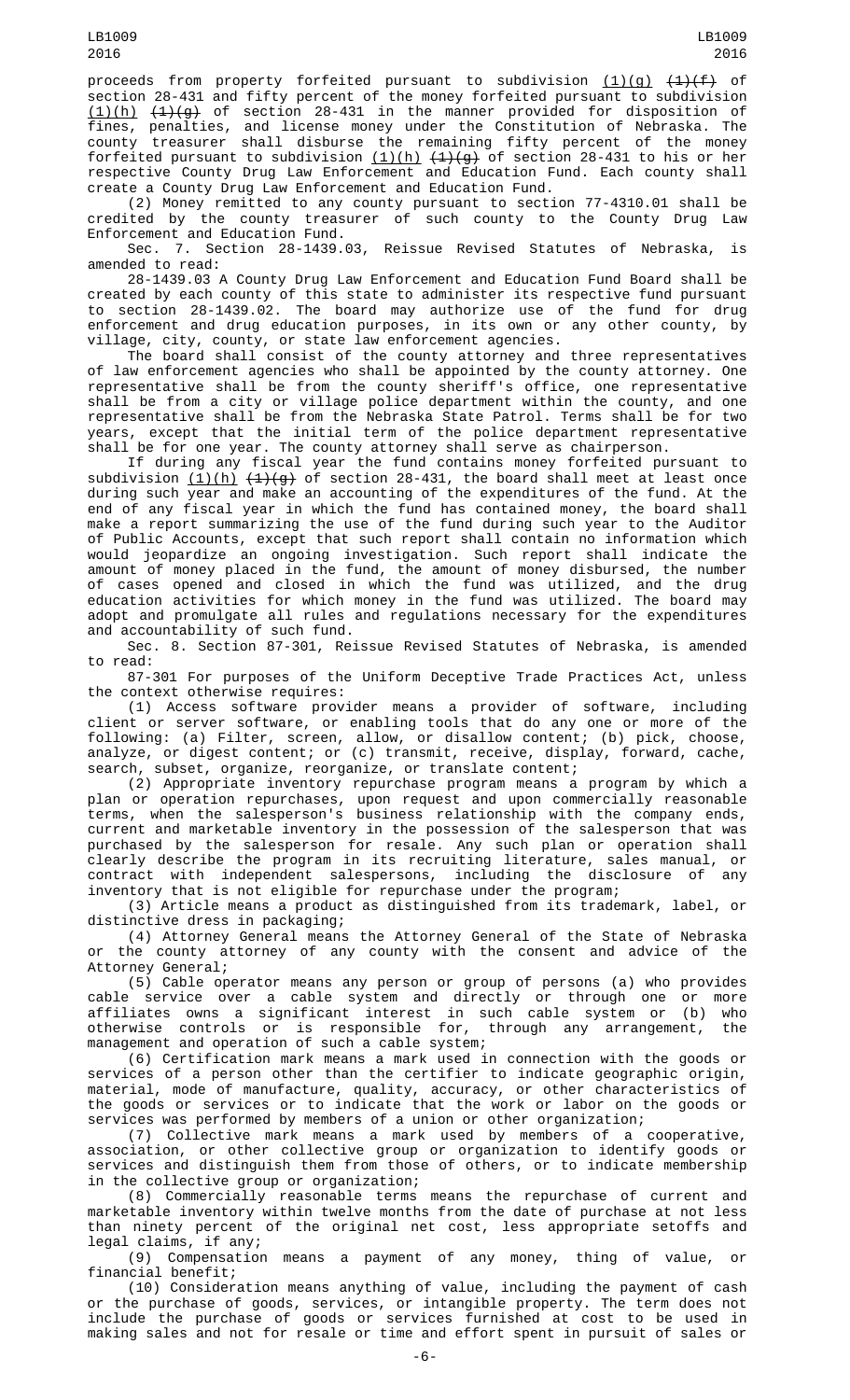(11) Covered file-sharing program means a computer program, application, or software that enables the computer on which such program, application, or software is installed to designate files as available for searching by and copying to one or more other computers, to transmit such designated files directly to one or more other computers, and to request the transmission of such designated files directly from one or more other computers. Covered filesharing program does not mean a program, application, or software designed primarily to operate as a server that is accessible over the Internet using the Internet Domain Name System, to transmit or receive email messages, instant messaging, real-time audio or video communications, or real-time voice communications, or to provide network or computer security, network management, hosting and backup services, maintenance, diagnostics, technical support or repair, or to detect or prevent fraudulent activities;

(12) Current and marketable has its plain and ordinary meaning but excludes inventory that is no longer within its commercially reasonable use or shelf-life period, was clearly described to salespersons prior to purchase as seasonal, discontinued, or special promotion products not subject to the plan or operation's inventory repurchase program, or has been used or opened;

(13) Information content provider means any person or entity that is responsible, in whole or in part, for the creation or development of information provided through the Internet or any other interactive computer service;

(14) Interactive computer service means any information service, system, or access software provider that provides or enables computer access by multiple users to a computer server, including specifically a service or system that provides access to the Internet and such systems operated or services offered by libraries or educational institutions;

(15) Inventory includes both goods and services, including companyproduced promotional materials, sales aids, and sales kits that the plan or operation requires independent salespersons to purchase;

(16) Inventory loading means that the plan or operation requires or encourages its independent salespersons to purchase inventory in an amount which exceeds that which the salesperson can expect to resell for ultimate consumption or to a consumer in a reasonable time period, or both;

(17) Investment means any acquisition, for a consideration other than personal services, of personal property, tangible or intangible, for profit or business purposes, and includes, without limitation, franchises, business opportunities, and services. It does not include real estate, securities registered under the Securities Act of Nebraska, or sales demonstration equipment and materials furnished at cost for use in making sales and not for resale;

(18) Mark means a word, <u>a </u>name, <u>a symbol, a d</u>evice, or any combination of a word, name, symbol, or device in any form or arrangement;

(19) Person means a natural person, a corporation, a government, or a governmental subdivision or agency, a business trust, an estate, a trust, a partnership, a joint venture, a limited liability company, an unincorporated association, a sole proprietorship, <u>or two or more of any of such persons</u> <del>the</del> foregoing having a joint or common interest $_\tau$  or any other legal or commercial entity;

(20) Pyramid promotional scheme means any plan or operation in which a participant gives consideration for the right to receive compensation that is derived primarily from the recruitment of other persons as participants in the plan or operation rather than from the sales of goods, services, or intangible property to participants or by participants to others. A limitation as to the number of persons who may participate, or the presence of additional conditions affecting eligibility, or upon payment of anything of value by a person whereby the person obtains any other property in addition to the right to receive consideration, does not change the identity of the scheme as a pyramid promotional scheme;

(21) Referral or chain referral sales or leases means any sales technique, plan, arrangement, or agreement whereby the seller or lessor gives or offers to give a rebate or discount or otherwise pays or offers to pay value to the buyer or lessee as an inducement for a sale or lease in consideration of the buyer or lessee giving to the seller or lessor the names of prospective buyers or lessees or otherwise aiding the seller or lessor in making a sale or lease to another person if the earning of the rebate, discount, or other value is contingent upon the occurrence of an event subsequent to the time the buyer or lessee agrees to buy or lease;

(22) Service mark means a mark used in the sale or advertising of services to identify the services of one person and distinguish them from the services of others;

(23) Substance means any lookalike substance as defined in section 28-401;

(24 23) Telecommunications service means the offering of telecommunications for a fee directly to the public, or to such classes of users as to be effectively available directly to the public, regardless of the facilities used;

(<u>25</u> <del>2</del>4) Trademark means <u>a</u> a<del>ny</del> word, <u>a n</u>ame, <u>a s</u>ymbol, or <u>a device,</u> or any combination of a word, name, symbol, or device thereof adopted and used by a person to identify goods made or sold by such person and to distinguish such goods from goods made or sold by others;

(<u>26</u> <del>25</del>) Trade name means a word<u>,</u> or a name, or any combination of <u>a word</u> <u>or name</u> <del>the foregoing</del> in any form or arrangement used by a person to identify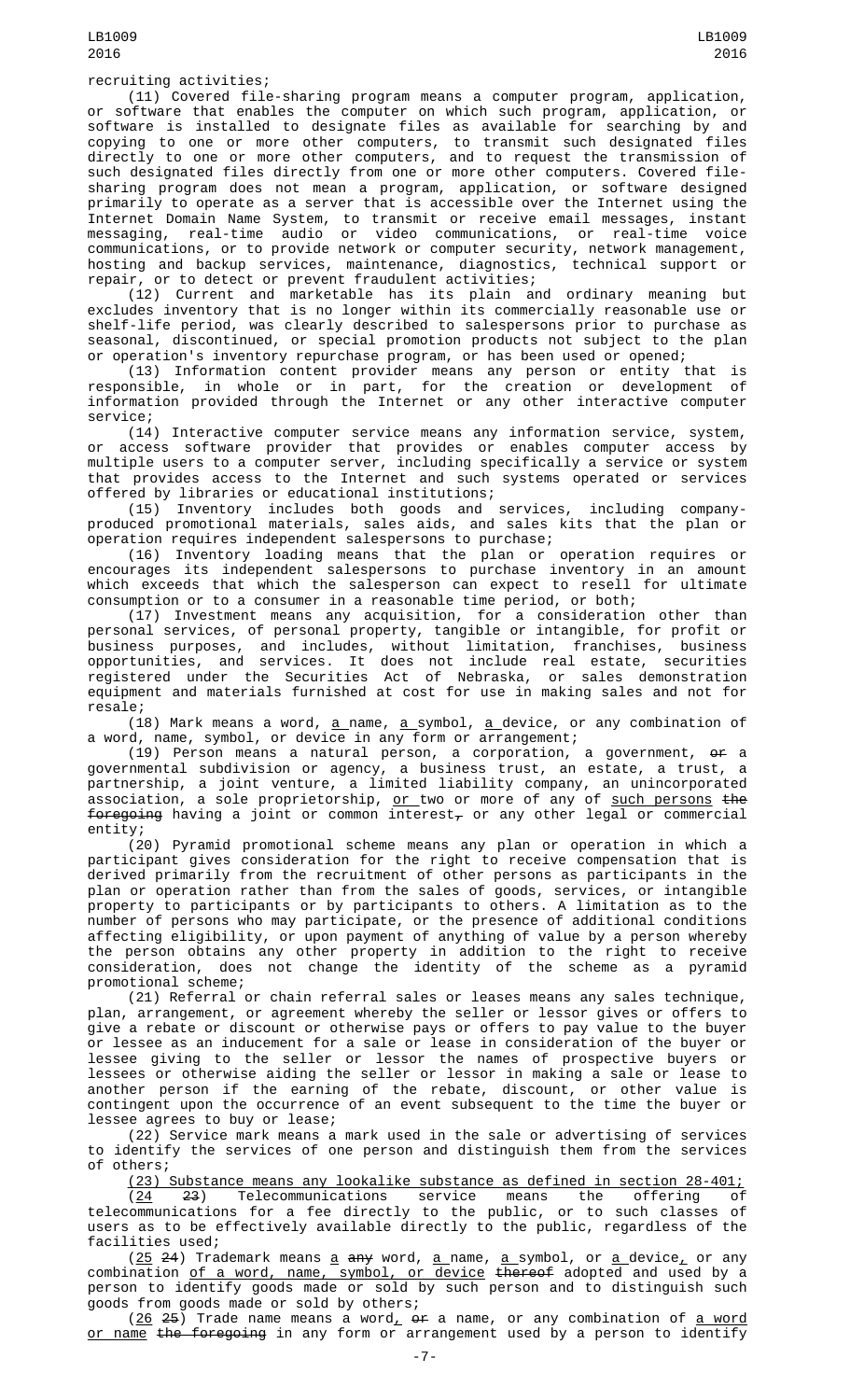such person's business, vocation, or occupation and distinguish such business, vocation, or occupation from the business, vocation, or occupation of others; and

 $(27, 26)$  Use or promote the use of, for purposes of subdivision  $(a)(12)$  of section 87-302, means contrive, prepare, establish, plan, operate, advertise, or otherwise induce or attempt to induce another person to participate in a pyramid promotional scheme, including a pyramid promotional scheme run through the Internet, email, or other electronic communications.

Sec. 9. Section 87-302, Reissue Revised Statutes of Nebraska, is amended to read:

87-302 (a) A person engages in a deceptive trade practice when, in the course of his or her business, vocation, or occupation, he or she:

(1) Passes off goods or services as those of another;

(2) Causes likelihood of confusion or of misunderstanding as to the source, sponsorship, approval, or certification of goods or services;

(3) Causes likelihood of confusion or of misunderstanding as to

affiliation, connection, or association with, or certification by, another; (4) Uses deceptive representations or designations of geographic origin in connection with goods or services;

(5) Represents that goods or services have sponsorship, approval, characteristics, ingredients, uses, benefits, or quantities that they do not have or that a person has a sponsorship, approval, status, affiliation, or connection that he or she does not have;

(6) Represents that goods are original or new if they are deteriorated, altered, reconditioned, reclaimed, used, or secondhand, except that sellers may repair damage to and make adjustments on or replace parts of otherwise new goods in an effort to place such goods in compliance with factory specifications;

(7) Represents that goods or services are of a particular standard, quality, or grade, or that goods are of a particular style or model, if they are of another;

(8) Disparages the goods, services, or business of another by false or misleading representation of fact;

(9) Advertises goods or services with intent not to sell them as advertised or advertises the price in any manner calculated or tending to mislead or in any way deceive a person;

(10) Advertises goods or services with intent not to supply reasonably expectable public demand, unless the advertisement discloses a limitation of quantity;

(11) Makes false or misleading statements of fact concerning the reasons for, existence of, or amounts of price reductions;

(12) Uses or promotes the use of or establishes, operates, or participates in a pyramid promotional scheme in connection with the solicitation of such scheme to members of the public. This subdivision shall not be construed to prohibit a plan or operation, or to define a plan or operation as a pyramid promotional scheme, based on the fact that participants in the plan or operation give consideration in return for the right to receive compensation based upon purchases of goods, services, or intangible property by participants for personal use, consumption, or resale so long as the plan or operation does not promote or induce inventory loading and the plan or operation implements an appropriate inventory repurchase program;

(13) With respect to a sale or lease to a natural person of goods or services purchased or leased primarily for personal, family, household, or agricultural purposes, uses or employs any referral or chain referral sales technique, plan, arrangement, or agreement;

(14) Knowingly makes a false or misleading statement in a privacy policy, published on the Internet or otherwise distributed or published, regarding the use of personal information submitted by members of the public;

(15) Uses any scheme or device to defraud by means of:<br>(i) Obtaining money or property by knowingly false or fraudulent (i) Obtaining money or property by knowingly false or fraudulent pretenses, representations, or promises; or

(ii) Selling, distributing, supplying, furnishing, or procuring any property for the purpose of furthering such scheme;

(16) Offers an unsolicited check, through the mail or by other means, to promote goods or services if the cashing or depositing of the check obligates the endorser or payee identified on the check to pay for goods or services. This subdivision does not apply to an extension of credit or an offer to lend money;

(17) Mails or causes to be sent an unsolicited billing statement, invoice, or other document that appears to obligate the consumer to make a payment for services or merchandise he or she did not order;

(18)(i) Installs, offers to install, or makes available for installation or download a covered file-sharing program on a computer not owned by such person without providing clear and conspicuous notice to the owner or authorized user of the computer that files on that computer will be made available to the public and without requiring intentional and affirmative activation of the file-sharing function of such covered file-sharing program by the owner or authorized user of the computer; or

(ii) Prevents reasonable efforts to block the installation, execution, or disabling of a covered file-sharing program;—<del>or</del>

(19) Violates any provision of the Nebraska Foreclosure Protection Act<u>;</u> or  $-$ 

(20) In the manufacture, production, importation, distribution, promotion,